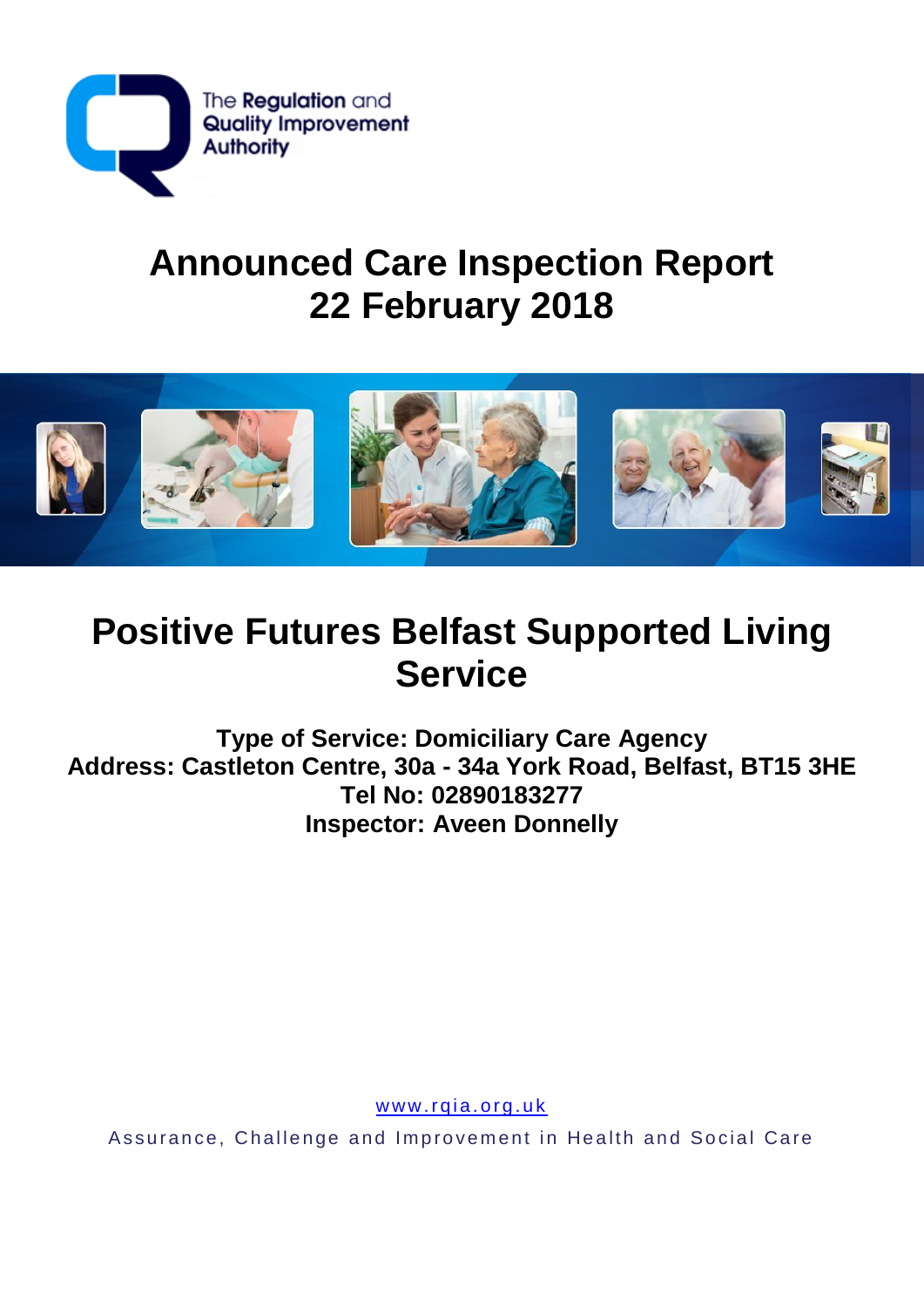It should be noted that this inspection report should not be regarded as a comprehensive review of all strengths and areas for improvement that exist in the service. The findings reported on are those which came to the attention of RQIA during the course of this inspection. The findings contained within this report do not exempt the service from their responsibility for maintaining compliance with legislation, standards and best practice.

#### **1.0 What we look for**



## **2.0 Profile of service**

Positive Futures Belfast Supported Living Service is a domiciliary care agency which provides a range of supported living services, housing support and personal care services to individuals living in the Belfast area.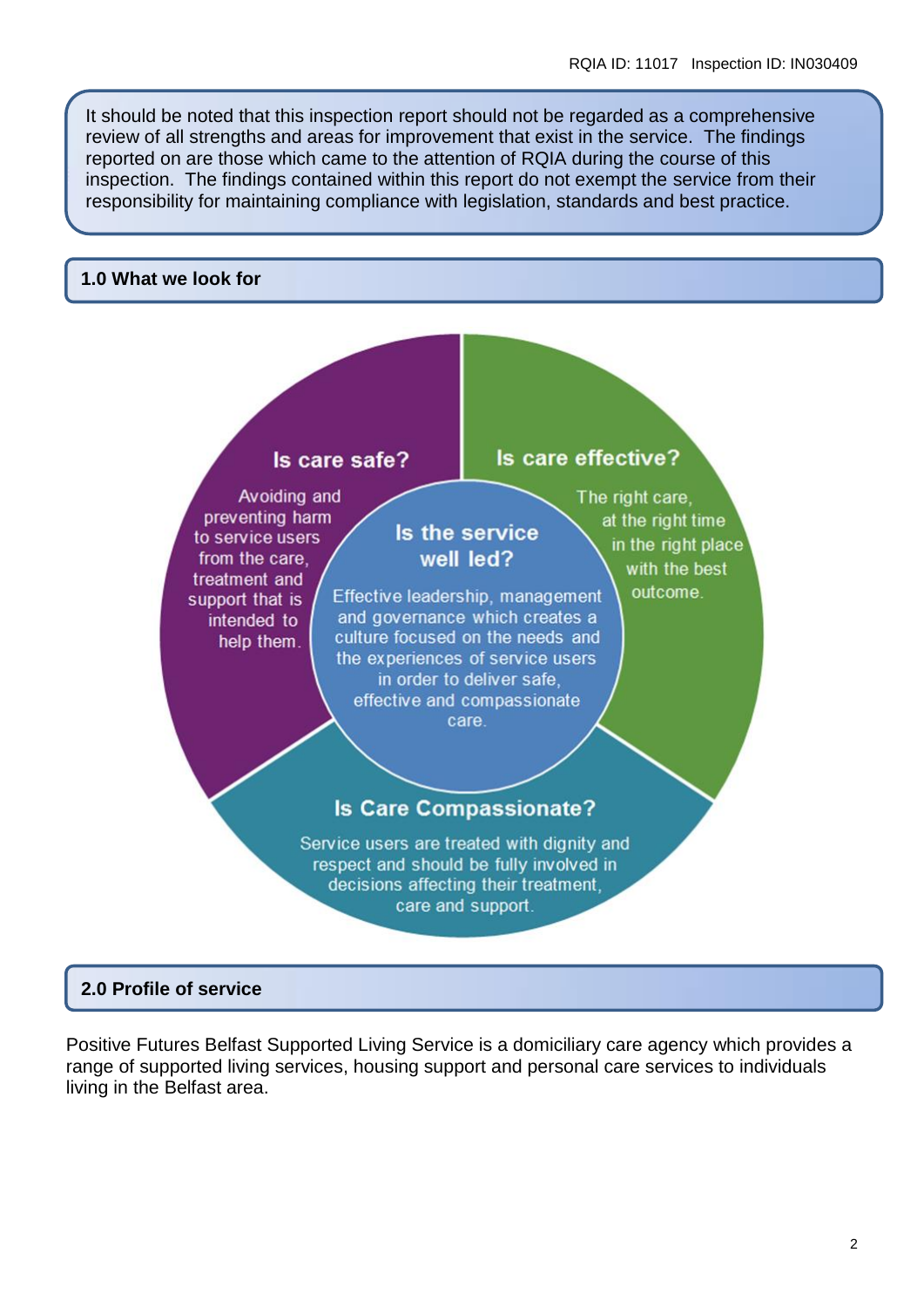## **3.0 Service details**

| <b>Organisation/Registered Provider:</b><br><b>Positive Futures</b><br><b>Responsible Individuals:</b><br>Ms Agnes Philomena Lunny | <b>Registered Manager:</b><br>See below     |
|------------------------------------------------------------------------------------------------------------------------------------|---------------------------------------------|
| Person in charge at the time of inspection:                                                                                        | Date manager registered:                    |
| service manager                                                                                                                    | Amanda Barr - application not yet submitted |

## **4.0 Inspection summary**

An announced inspection took place on 22 February 2018 from 09.30 to 12.50 hours.

This inspection was underpinned by the Domiciliary Care Agencies Regulations (Northern Ireland) 2007 and the Domiciliary Care Agencies Minimum Standards, 2011. The inspection assessed if the agency was delivering safe, effective and compassionate care and if the service was well led.

Evidence of good practice was found throughout the inspection in relation to recruitment practices, staff development, adult safeguarding and risk management. The care records were well maintained and evidenced a person-centred approach to care delivery. The culture and ethos of the agency promoted treating the people they supported with dignity and respect and maximising their independence. There was evidence of good governance and management systems in place. A number of areas of good practice were commended by the inspector and are reflected in the main body of the report.

No areas for improvement were identified during this inspection.

At the request of the people who receive care from Positive Futures, the organisation has requested that RQIA refer to these individuals as 'the people supported'.

The findings of this report will provide the agency with the necessary information to assist them to fulfil their responsibilities, enhance practice and the experience of the people supported.

| 4.1 Inspection outcome |  |
|------------------------|--|
|                        |  |

|                                       | <b>Regulations</b> | <b>Standards</b> |
|---------------------------------------|--------------------|------------------|
| Total number of areas for improvement |                    |                  |

This inspection resulted in no areas for improvement being identified. Findings of the inspection were discussed with the service manager and operations manager, as part of the inspection process and can be found in the main body of the report.

Enforcement action did not result from the findings of this inspection.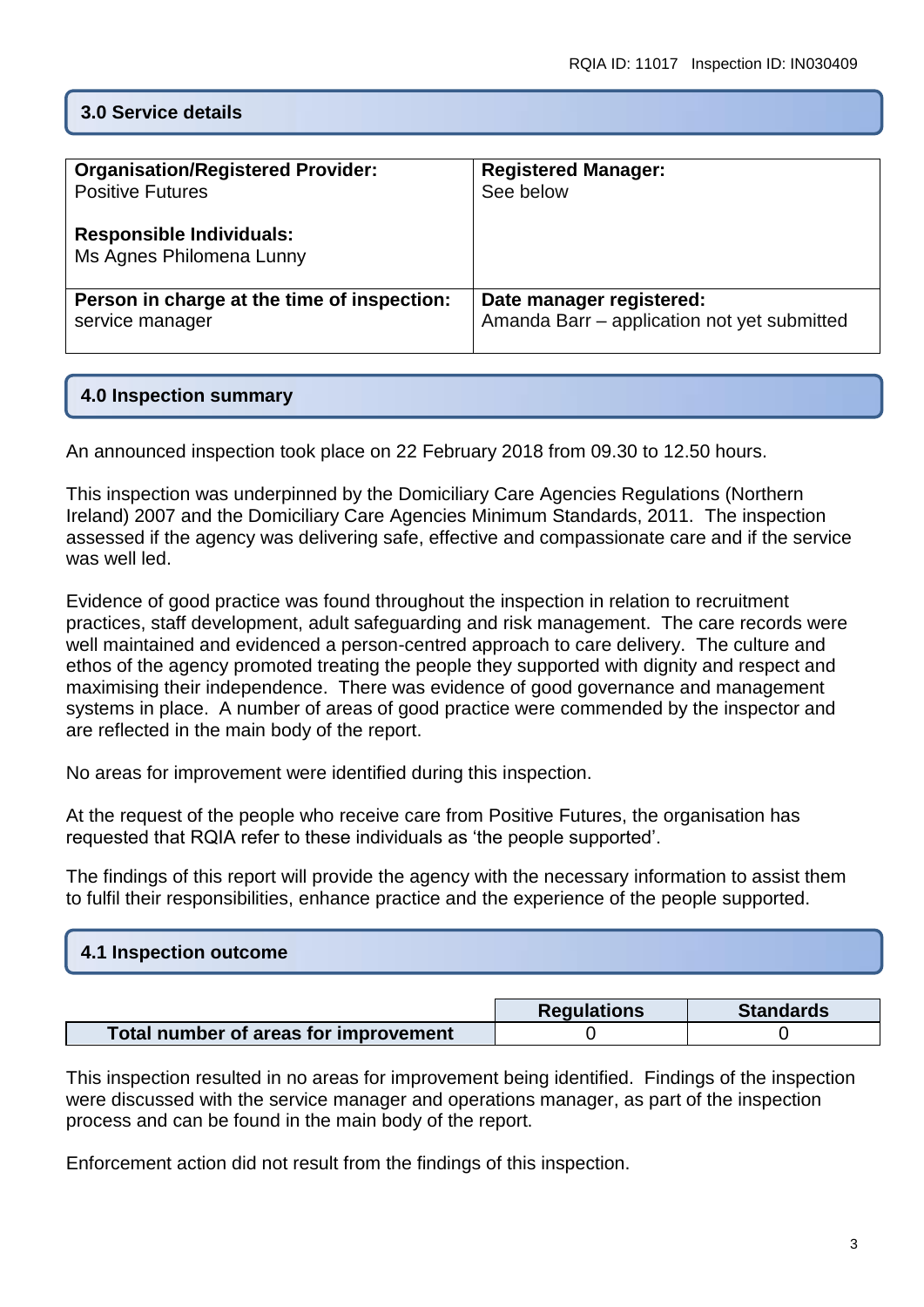#### **4.2 Action/enforcement taken following the most recent care inspection dated 10 March 2017**

No further actions were required to be taken following the most recent inspection on 10 March 2017.

## **5.0 How we inspect**

Prior to inspection the inspector reviewed the following records:

- previous RQIA inspection report
- records of notifiable events
- any correspondence received by RQIA since the previous inspection

At the request of the inspector, the service manager was asked to display a poster prominently within the agency's registered premises. The poster invited staff to give their views and provided staff with an electronic means of providing feedback to RQIA regarding the quality of service provision. No responses were received.

During the inspection process the inspector spoke with the operations manager, the service manager, two support workers, one Health and Social Care (HSC) Trust representative, one person supported by the agency and two relatives. Questionnaires were also provided for distribution to the people supported and/or their representatives. Any comments from returned questionnaires received after the return date will be shared with the registered manager for their information and action as required.

The following records were examined during the inspection:

- staff induction and training records
- supervision and appraisal planner
- records confirming registration of staff with the Northern Ireland Social Care Council (NISCC)
- incident records
- support worker meeting' minutes
- complaints and compliments records
- a selection of policies and procedures
- monthly quality monitoring reports
- the Statement of Purpose
- the Service User Guide
- records relating to potential adult safeguarding incidents

Prior to the inspection, an assessment had been undertaken of the agency's recruitment records at the organisation's head office, 2b Park Drive, Bangor. RQIA were satisfied that the recruitment processes were robust.

The findings of the inspection were provided to the manager at the conclusion of the inspection.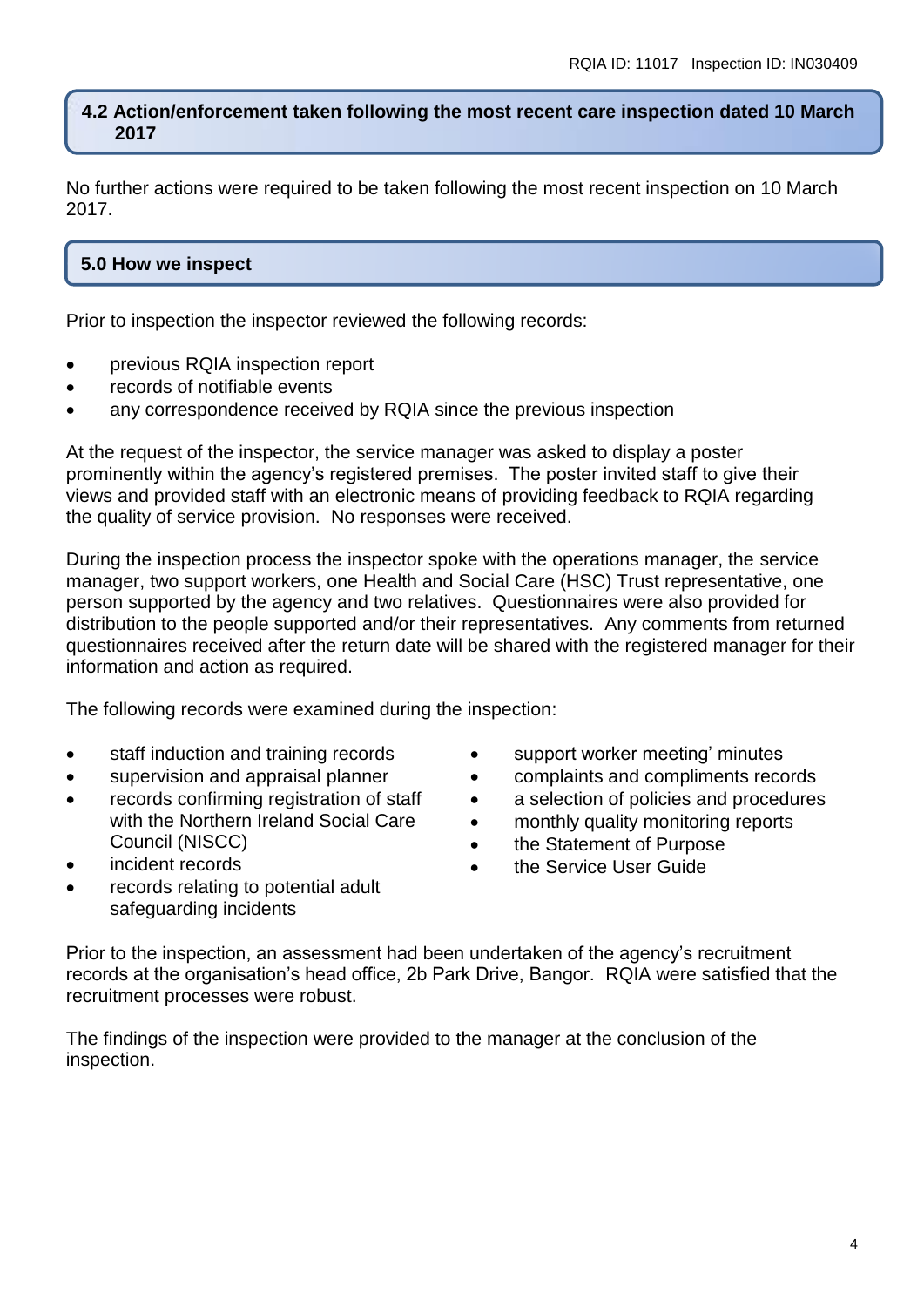#### **6.0 The inspection**

#### **6.1 Review of areas for improvement from the most recent inspection dated 10 March 2017**

The most recent inspection of the agency was an unannounced inspection. There were no areas for improvement made as a result of the inspection.

#### **6.2 Review of areas for improvement from t he last care inspection dated 10 March 2017**

There were no areas for improvement made as a result of the last care inspection.

#### **6.3 Inspection findings**

#### **6.4 Is care safe?**

**Avoiding and preventing harm to service users from the care, treatment and support that is intended to help them.**

The agency's registered premises are located at 30a – 34a York Road, Belfast and were suitable for the purposes of the agency.

At the time of the inspection, the agency was being managed by the manager, with the support of a deputy manager, senior support staff and a team of support staff. Discussion with staff confirmed that the required staffing levels were consistently adhered to. The agency's staffing arrangements were discussed and the inspector was advised that there were currently eight staff vacancies. These vacancies were being filled by relief staff or agency staff who were block booked, to ensure continuity of care. Relatives consulted with commented in relation to the high turnover of staff and stated that 'sometimes things can drop with agency staff'. These comments were discussed with the manager, who advised that the service had experienced a high turnover of staff and that recruitment of new staff was in progress.

The agency's staff recruitment processes were noted to be managed in conjunction with the organisation's human resources department, located at the organisation's head office. Prior to the inspection, RQIA undertook an assessment of the agency's recruitment records and were deemed to be robust. There was also a system in place to monitor the registration status of support workers in accordance with NISCC. The manager discussed recent recruitment difficulties the agency were experiencing and described specific changes to the recruitment processes; this included involving one of the people supported in the interview process. This is good practice and is commended.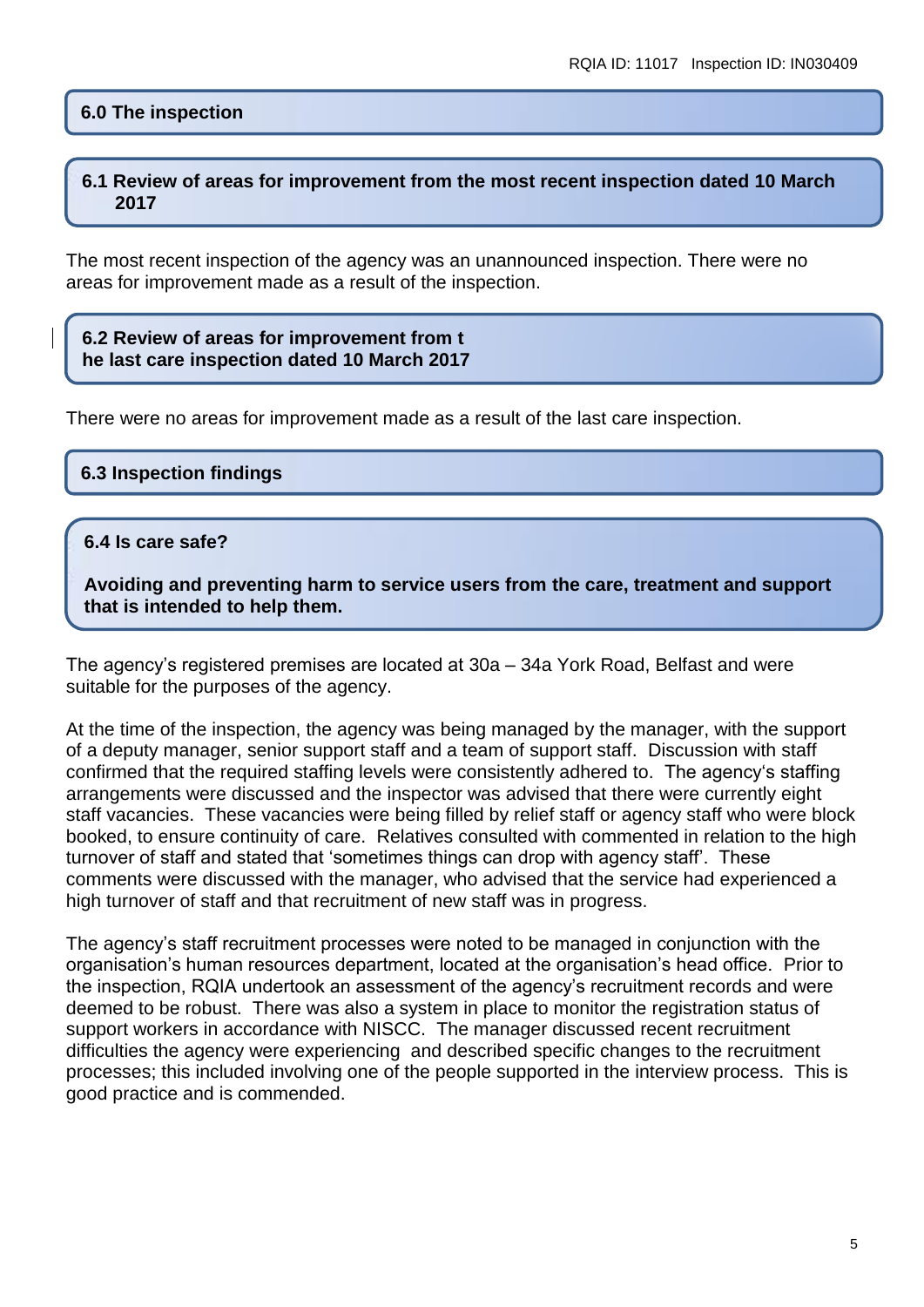A review of records confirmed that all staff, including staff from another domiciliary care agency, had received a structured induction programme in line with the timescales outlined within the Regulations. There were systems in place to monitor staff performance and to ensure that they received support and guidance. This included mentoring through formal supervision meetings, observation of practice and completion of annual appraisals. These areas were monitored by the management team as part of their quality monitoring processes. The inspector noted that staff supplied from other domiciliary care agencies also received supervision in accordance with the agency's policy and that all staff received observations of their practice.

Discussion with staff and a review of the training records confirmed that training had been provided in all mandatory areas and records were kept up to date. Additional training in areas such as epilepsy awareness, reflective practice and resilience training, diabetes, makaton sign language , mental health, oppositional defence training and positive behaviour management had also been provided. The inspector also noted that the staff had received training on keeping information safe in preparation for the implementation of the General Data Protection Regulations.

Discussion with the manager evidenced that any potential safeguarding incidents had been managed appropriately. The inspector was advised that there had been no safeguarding referrals made to the HSC Trust or RQIA from the last inspection. Arrangements were in place to embed the new regional operational safeguarding policy and procedure into practice. The role of the Adult Safeguarding Champion (ASC) was discussed during the inspection and the inspector was advised that the organisation's operations director holds this responsibility and ensures that the organisation's safeguarding activity is in accordance with the regional policy and procedures. Discussion with staff confirmed that they were knowledgeable about their specific roles and responsibilities in relation to adult safeguarding and how they should report any concerns that they had. The staff spoken with were aware of the name and designation of the ASC within the organisation.

A review of the accident and incident records confirmed that they were managed appropriately and were notified to the HSC Trust in keeping with local protocols.

The inspector noted that staff had received training in human rights and restrictive practices. Discussion with the manager indicated that any restrictive practices used, were considered and agreed in conjunction with the people supported by the agency and their relevant representatives.

Discussion with the management team also evidenced that regular safety checks were undertaken to ensure that the houses where the people supported lived were safe and free from hazards.

## **Areas of good practice**

There were examples of good practice found throughout the inspection in relation to staff recruitment, training and development, adult safeguarding and risk management.

## **Areas for improvement**

No areas for improvement were identified in this domain during the inspection.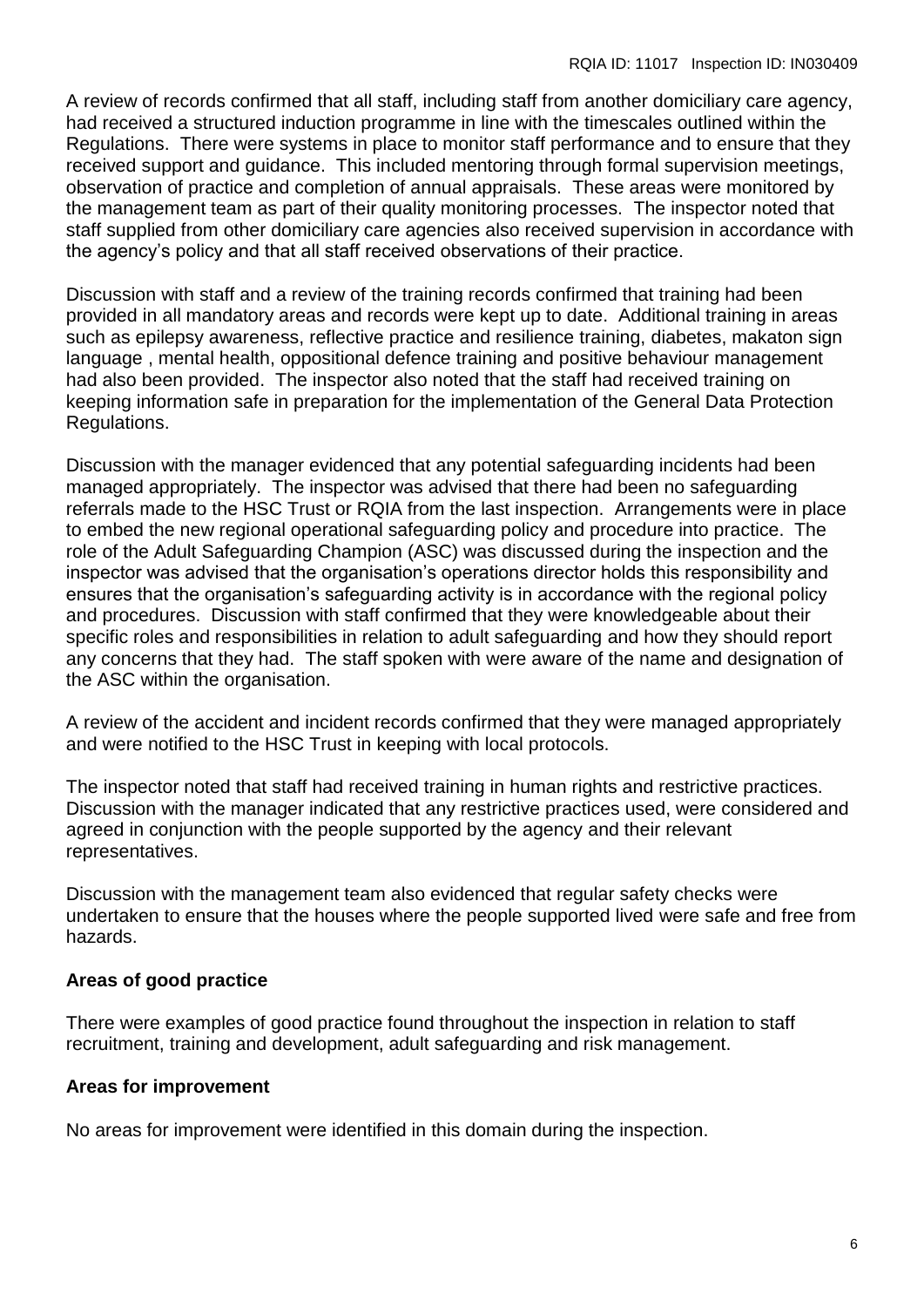|                                       | <b>Regulations</b> | <b>Standards</b> |
|---------------------------------------|--------------------|------------------|
| Total number of areas for improvement |                    |                  |

## **6.5 Is care effective?**

**The right care, at the right time in the right place with the best outcome.**

The full nature and range of service provision was detailed in the Statement of Purpose and Service User Guide. The agency's arrangements for appropriately assessing and meeting the needs of the people supported were examined during the inspection.

The agency maintained a policy on record keeping and information security and the records examined during the inspection reflected compliance with this. The inspector was advised that none of the people supported had consented to their care records being accessed by the inspector. The assessed needs of the people supported were discussed in detail with agency staff and the relatives of the people supported, who also described the person centred portfolios maintained for each individual. Staff referred to person centred tools used within each portfolio and highlighted their role in ensuring that these are maintained and kept under regular review. The person centred tools discussed included communication dictionaries, traffic light system for managing behaviours, personalised support planners, how best to support the individual and decision making information.

Care reviews with the HSC Trusts were noted to be held annually or as required. Discussion with the manager indicated that care and support plans were updated to reflect changes agreed at the review meetings.

The agency had developed and maintained a thorough quality monitoring system to oversee, audit and review the effectiveness and quality of care delivered to the people supported. Monthly quality monitoring was undertaken by operations managers who had a good working knowledge of the service. Quality monitoring reports indicated consultation with a range of people supported, relatives, staff and as appropriate HSC Trust representatives.

There was evidence of effective communication with the people supported and their representatives and with relevant HSC Trust representatives, as required. A daily diary was noted to be used to ensure that there was good communication where the care and support was shared between services. Staff meeting' minutes reflected that there was effective communication between all grades of staff and this was supported by staff spoken with during inspection. Relatives spoken with also indicated that there was appropriate communication and that they had good working relationships with the staff.

## **Areas of good practice**

There were examples of good practice found throughout the inspection in relation to the quality of the care records and the agency's engagement with the people supported.

#### **Areas for improvement**

No areas for improvement were identified in this domain during the inspection.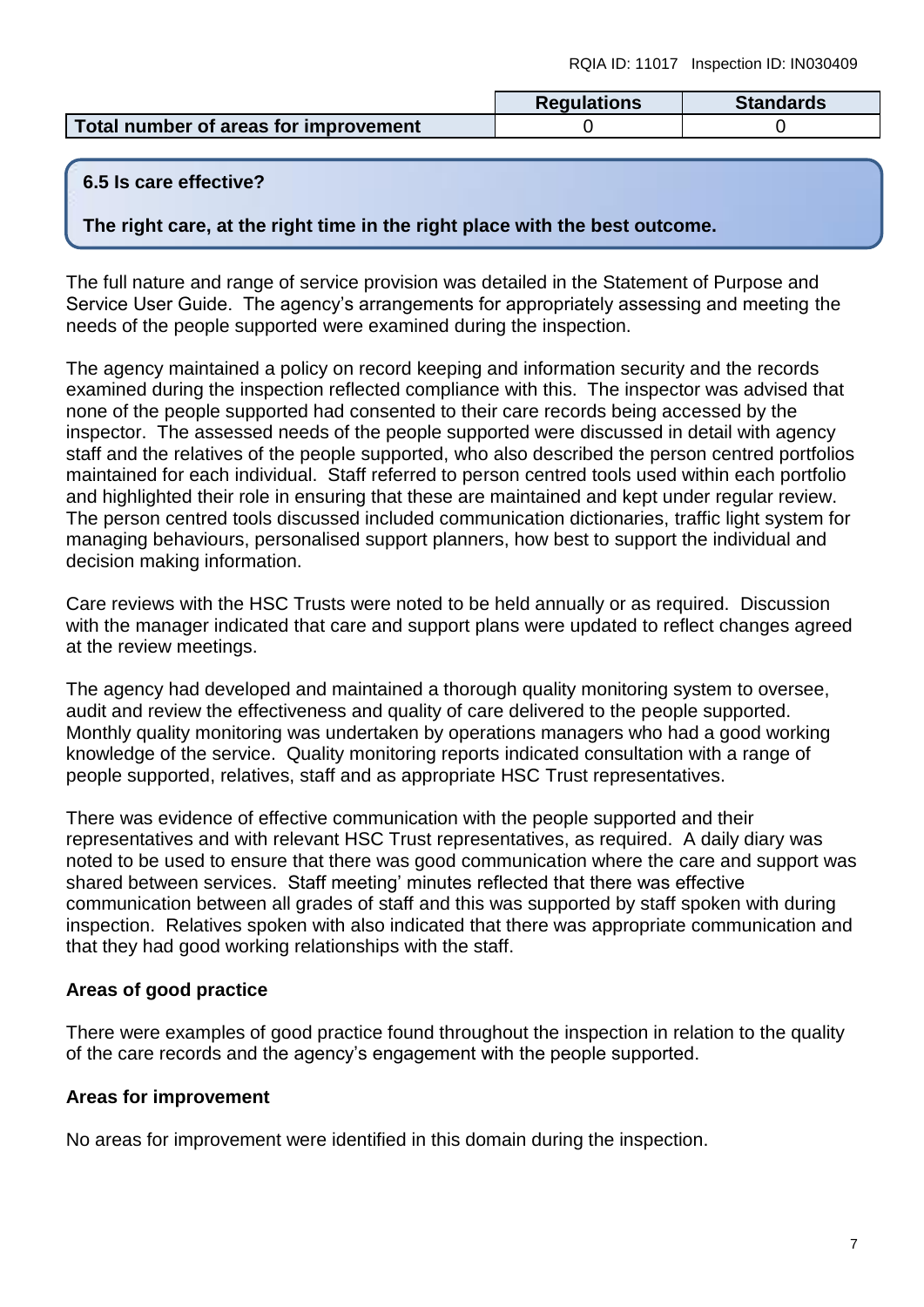|                                       | <b>Regulations</b> | <b>Standards</b> |
|---------------------------------------|--------------------|------------------|
| Total number of areas for improvement |                    |                  |

#### **6.6 Is care compassionate? Service users are treated with dignity and respect and should be fully involved in decisions affecting their treatment, care and support.**

The inspection sought to assess the agency's ability to treat the people they supported with dignity and respect; and to fully involve them/their representatives in decisions affecting their care and support. The culture and ethos of care was found to promote dignity, respect, independence, rights, equality and diversity. This was reflected through the staff attitudes and the delivery of the service.

The staff had a good knowledge of the people they supported. The manager explained that each person supported had information within their records that outlined their life histories, family and community relationship networks.

Participation in activities in the local and wider community were encouraged, with appropriate staff support. The management team discussed various activities including choir practice, singing, ballet, art classes, music, swimming, cinema, drives and bowling. The people supported were encouraged to be involved in tasks, such as ordering medicines and doing their own shopping. Day trips were also facilitated, where possible.

The agency maintained a range of quality monitoring systems to evaluate the quality of services provided, including monthly quality monitoring reports which specifically ascertained and included the views of the people supported and their representatives. This included a system called 'what people think', where the people supported and/or their representatives were asked for their views on the care and support on a monthly basis. Comments were noted to include 'they are doing an amazing job' and 'I don't know how we could have got through this, without Positive Futures'.

During the inspection, the inspector spoke with one person supported by the agency, who appeared relaxed and happy with the support worker who accompanied them. The inspector also spoke with one HSC Trust representative, two support workers and two relatives. Some comments received are detailed below:

## **Staff**

- "If you read the mission statement, you'll know why they are so good. We really prioritise treating the individual."
- "It is a good company and the personal support is very good."

One staff member spoke to the inspector in relation to the staffing arrangements and how they felt that this impacted on the quality of the care and support provided. Comments were relayed to the manager for review and action, as appropriate.

## **Representatives**

"They do their best."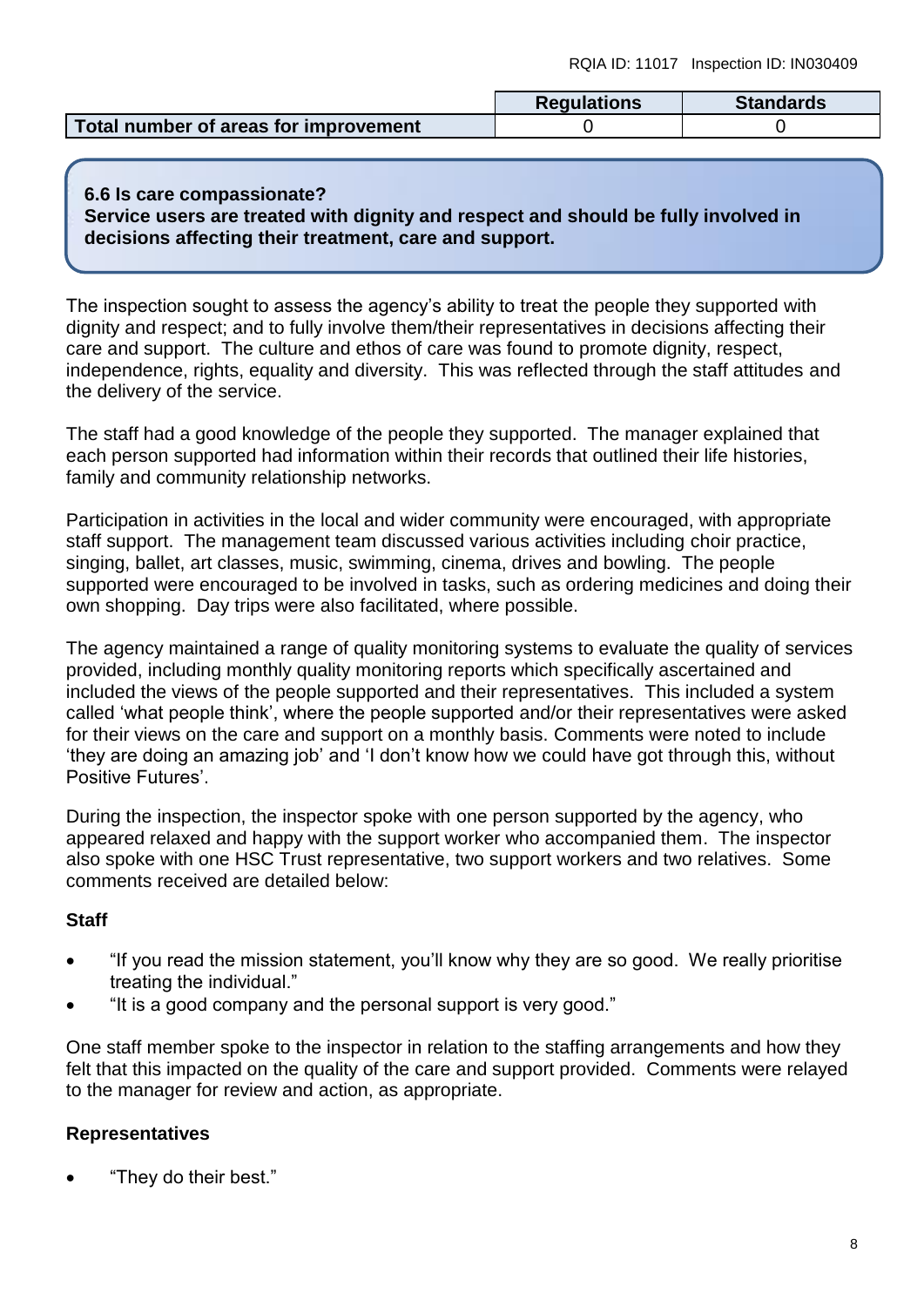"I am happy with the care and support received."

## **HSC Trust Representatives**

Feedback received was generally positive.

At the request of the inspector, the manager was asked to issue ten questionnaires to the people supported by the agency and their representatives. No responses were received.

One staff member provided electronic feedback to RQIA regarding the quality of service provision. Responses indicated that they felt either 'satisfied' or 'very satisfied' that the care provided was safe, effective and compassionate and that the service was well led. No written comments were received.

## **Areas of good practice**

There were examples of good practice found throughout the inspection in relation to the culture and ethos of care, promoting dignity and respect, listening to and valuing the people supported and their representatives.

#### **Areas for improvement**

No areas for improvement were identified in this domain during the inspection.

|                                       | <b>Regulations</b> | <b>Standards</b> |
|---------------------------------------|--------------------|------------------|
| Total number of areas for improvement |                    |                  |

**6.7 Is the service well led? Effective leadership, management and governance which creates a culture focused on the needs and experience of service users in order to deliver safe, effective and compassionate care.**

The inspector reviewed the management and governance systems in place within the agency to meet the needs of the people supported; it was identified that the agency has effective systems of management and governance in place.

The organisational structure of the service was clearly reflected in the service user guide and was well understood by staff. The day to day operation of the agency was overseen by a manager, two deputy service managers, senior support workers and a team of support workers. In addition the agency's on call system ensured that staff could avail of management support 24 hours a day.

Staff spoken with confirmed that there were good working relationships and that management were responsive to any suggestions or concerns raised. All those consulted with described the management team in positive terms; comments included 'we are very fortunate to have a good management team because they are good at what they do' and 'management are very supportive'.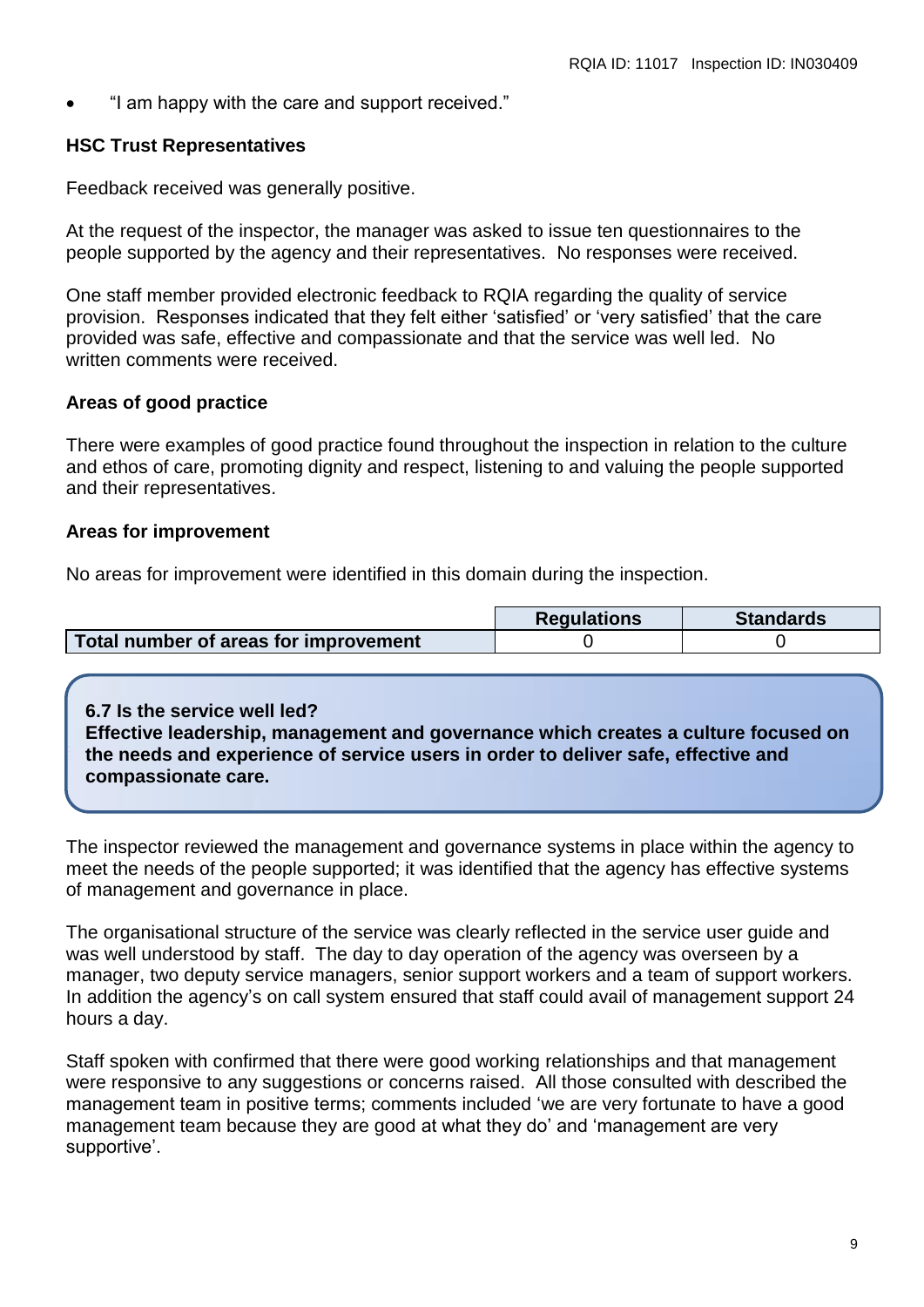There was a policy in place relating to the management of complaints. The manager explained the procedures in place to ensure that any complaints received would be managed in accordance with regulation, standards and the agency's own policies and procedures. All those consulted with were confident that staff/management would manage any concern raised by them appropriately. A review of the records also evidenced that all staff received additional training of managing complaints.

Monthly quality monitoring visits were completed in accordance with Regulation 23 of The Domiciliary Care Agencies Regulations (Northern Ireland) 2007. An action plan was generated to address any identified areas for improvement; discussion with the management team and a review of relevant records evidenced that all areas identified in the action plan had been addressed.

There was a system in place to ensure that the agency's policies and procedures were reviewed at least every three years. However, a review of the agency's policy on Vehicles, identified that it did not include reference to the procedure for purchasing motability vehicles. This was deemed to be important, given that specialist assessment was an integral part of the process. Given that the manager was knowledgeable regarding the assessment process involved in purchasing motability vehicles, the operations manager was requested to submit the revised policy to RQIA, when reviewed.

Review of records pertaining to accidents and incidents confirmed that these were appropriately managed. There were no incidents which required to be notified to RQIA.

There was evidence of effective collaborative working relationships with key stakeholders, including the HSC Trust, families of the people supported and staff. The agency had received positive feedback through the quality monitoring report from HSC Trust representatives regarding the ability of the agency staff to work in partnership to meet the needs of the people supported.

On the date of inspection the registration certificate was up to date and displayed appropriately.

## **Areas of good practice**

There were examples of good practice found throughout the inspection in relation to governance arrangements, management of complaints and incidents, quality improvement and maintaining good working relationships.

#### **Areas for improvement**

No areas for improvement were identified in this domain during the inspection.

|                                       | <b>Regulations</b> | <b>Standards</b> |
|---------------------------------------|--------------------|------------------|
| Total number of areas for improvement |                    |                  |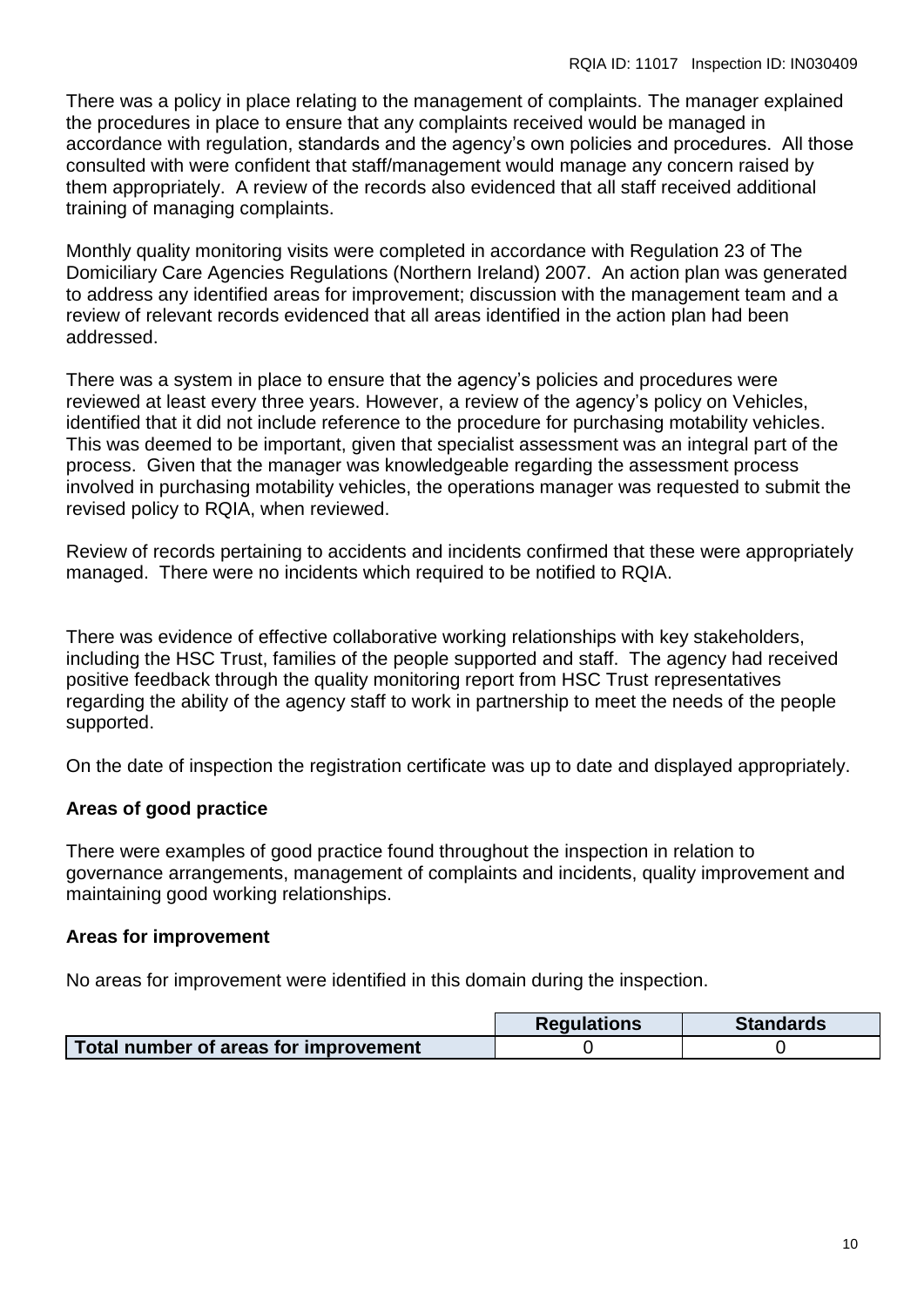## **7.0 Quality improvement plan**

There were no areas for improvement identified during this inspection, and a QIP is not required or included, as part of this inspection report.